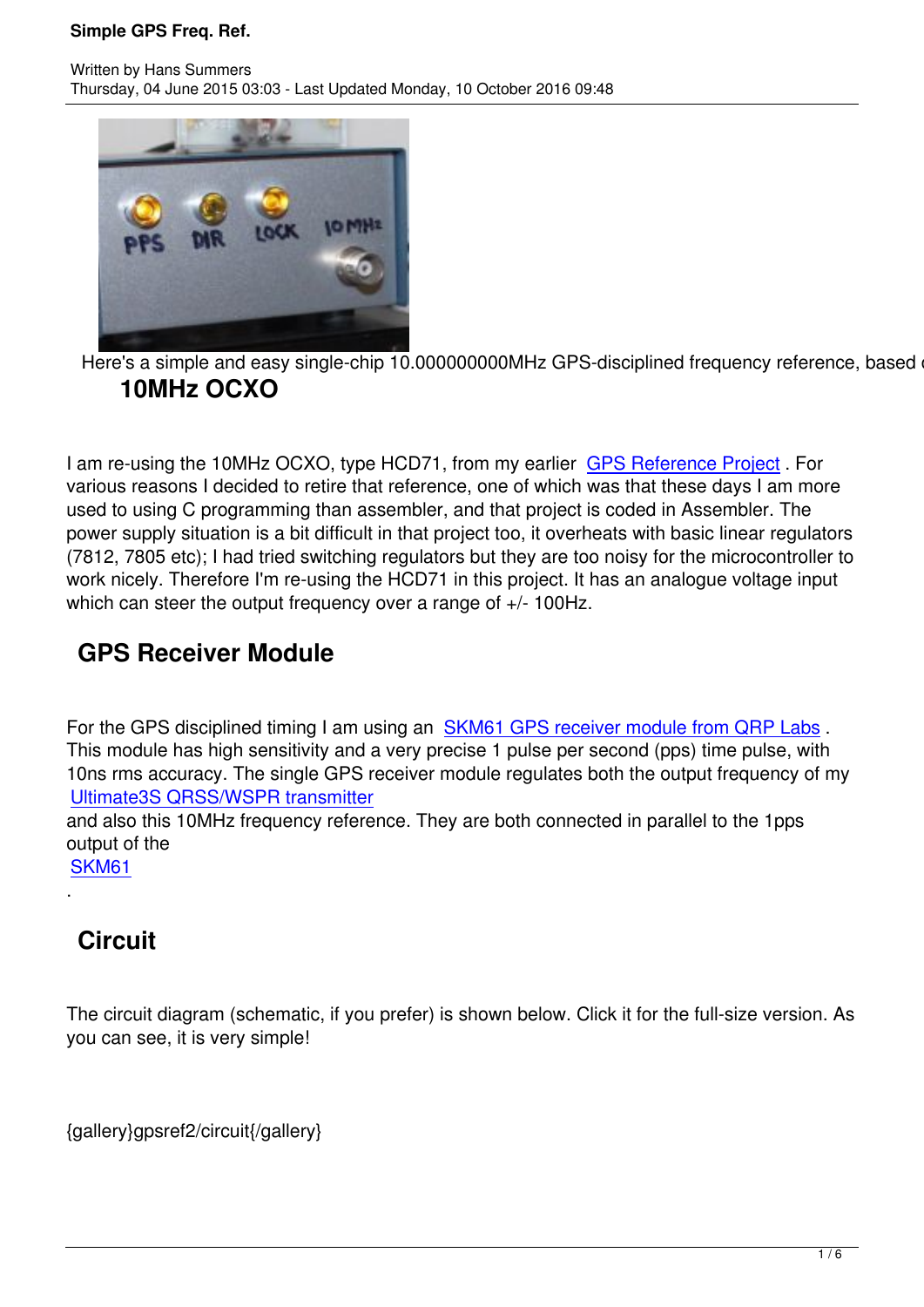The actual stabilisation work is done in the software in the 8-bit Atmel AVR ATtiny24 microcontroller. This 14-pin chip has a 2KByte Flash program memory and 128 bytes of SRAM (for data variables in the program). Relevant items of note in the circuit, are as follows.

I am using a BC109 transistor as a buffer amplifier between 10MHz OCXO's sinewave output, and the ATtiny24 microcontroller's clock input. The fuses on the microcontroller are set to use the externally provided clock, 10MHz in this case. This works well and without any fuss.

The 10MHz sinewave output from the HCD71 OCXO passes through a 7-element Low Pass Filter to attenuate any remaining harmonics which may be present. For convenience, I used the 30m Low Pass Filter Kit from QRP Labs

. The output goes to a BNC connector on the front panel.

The voltage control input of the HCD71 OCXO can pull the frequency over a range of 10MHz +/- 100Hz. I produce this voltage using the 16-bit Pulse Width Modulation (PWM) output of the ATtiny24 microcontroller, and a simple R-C integrator from a 3.9K resistor and 470uF capacitor (time constant: 1.8 seconds). The calculated frequency change at the output of the OCXO, for a 1-bit (least significant bit) change in the PWM value, is 0.0025Hz. This figure governs the basic accuracy attainable by this 10MHz frequency reference. A more elaborate circuit could be used here to obtain higher accuracy, this is a matter for future improvement I think - for now this 0.5 ppb precision is adequate for my initial purposes.

Three LEDs are provided for visual indication of what is going on in the device. These are set up to show respectively the 1pps signal; direction of frequency correction; and frequency lock status. The LEDs I happened to find in the junkbox are yellow LEDs in a nice panel-mounting housing. They contain an internal current limiting resistor and there is a label on the LED that says 6V 15mmA (sic. I assume that they mean 15mA). I could have connected these directly to the microcontroller output pins. However I wanted to avoid any additional current loading of the microcontroller, that may cause the supply voltage to sag. No voltage regulator is completely ideally perfect. It only takes a 76uV (0.000076V) change in the supply voltage, to equal a 1-bit change in the PWM value. I don't want to risk that kind of tiny voltage change, when the LEDs are switched on and off. So I decided to switch the LEDs to the 13.8V supply using 2N7000 transistors. The load change on the microcontroller voltage supply is negligible.

Finally, to the voltage regulator arrangement. You can see from the circuit diagram, it is a little elaborate. Possibly overkill. What I wanted to do was ensure a very stable 5V supply to the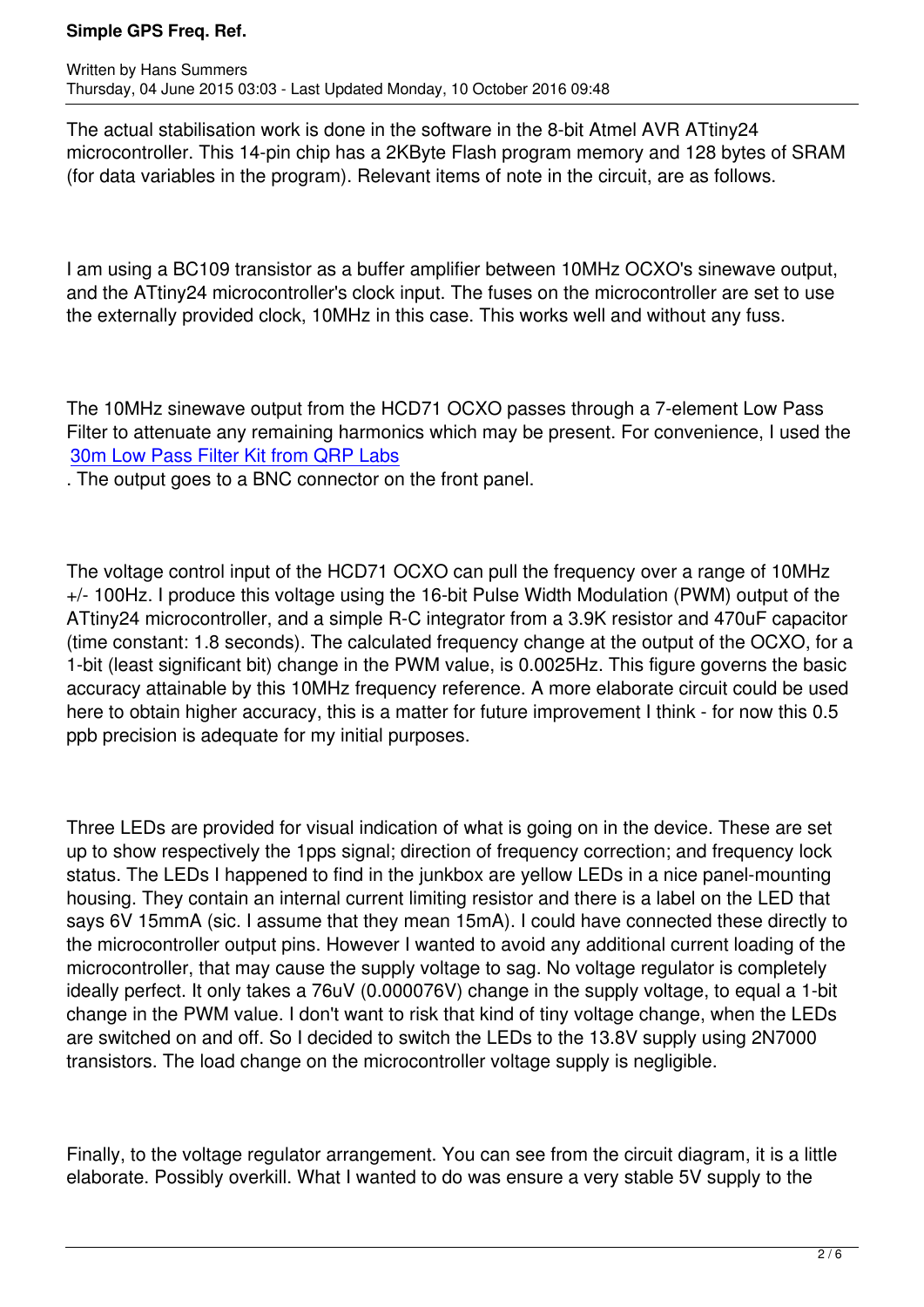#### **Simple GPS Freq. Ref.**

ATtiny24 microcontroller which cannot be affected by anything else which is going on, e.g. changing load due to the LEDs going on/off, or the oven heater taking different current consumption. The LM2940-12 is a low dropout regulator, to produce +12V for the 10MHz OCXO device, from the 13.8V supply voltage. A simple 7812 regulator may not be suitable here because the voltage dropout may exceed 1.8V (the difference between 12V and 13.8V). Following the +12V supply, a 7808 takes the voltage down to 8V, and from there a TO92-style 100mA 78L05 produces 5V for the microcontroller. To avoid any other interference with the 5V, I also provided a separate 5V regulator using a 7805 which powers the SKM61 GPS receiver module, separately from the microcontroller. I used lots of capacitors all over the place, maybe too many, but the junkbox anyway contains too many, so what.

Finally note that the 9-pin D-type connector on the back panel is used to connect both the GPS receiver module (Gnd, +5V supply, and 1pps) and also a 5-way connector for programming the AVR microcontroller. The MOSI, MISO, SCK and RES signal connections are not shown on the circuit diagram, but obviously they just connect to the relevant pins on the microcontroller.

### **Software**

The code to control this is short and simple. It uses just the 16-bit Timer1 which is clocked from the 10MHz system clock without dividers. The OC1B PWM output drives the 10MHz OCXO steering voltage as described previously. The 1pps input from the GPS module is used to gate a frequency counter, that also uses the 16-bit Timer1. Very simply, if the frequency is too high, then the PWM value is adjusted downwards, resulting in a decrease in the OCXO control voltage, which reduces the frequency. Correspondingly if the frequency measurement shows it is too low, it is steered slightly upwards.

The trick is all in deciding a suitable algorithm for choosing the step size at each interval. In the end, you want the step size to be very tiny, 1 Least Significant Bit (LSB) of the PWM, so that each step nudges the OCXO output frequency only by a very tiny amount in each direction. However, on power up, you want a much larger step so that the initial lock does not take a very long time. For example: there is one correction per second, if the step was 1 LSB, in theory it may have to steer from the starting value of 32768 all the way to one extreme or the other, at a rate of 1 LSB per second; that could take up to 32768 / 3600 hours (9 hours). We don't want that. A locking time of a few minutes is acceptable, 9 hours is not.

So, it is lots of fun trying to work out the best methods to start with a large step that finds the approximate correct value for the steering voltage, and then get as quickly as possible down to 1 LSB step size for finest accuracy.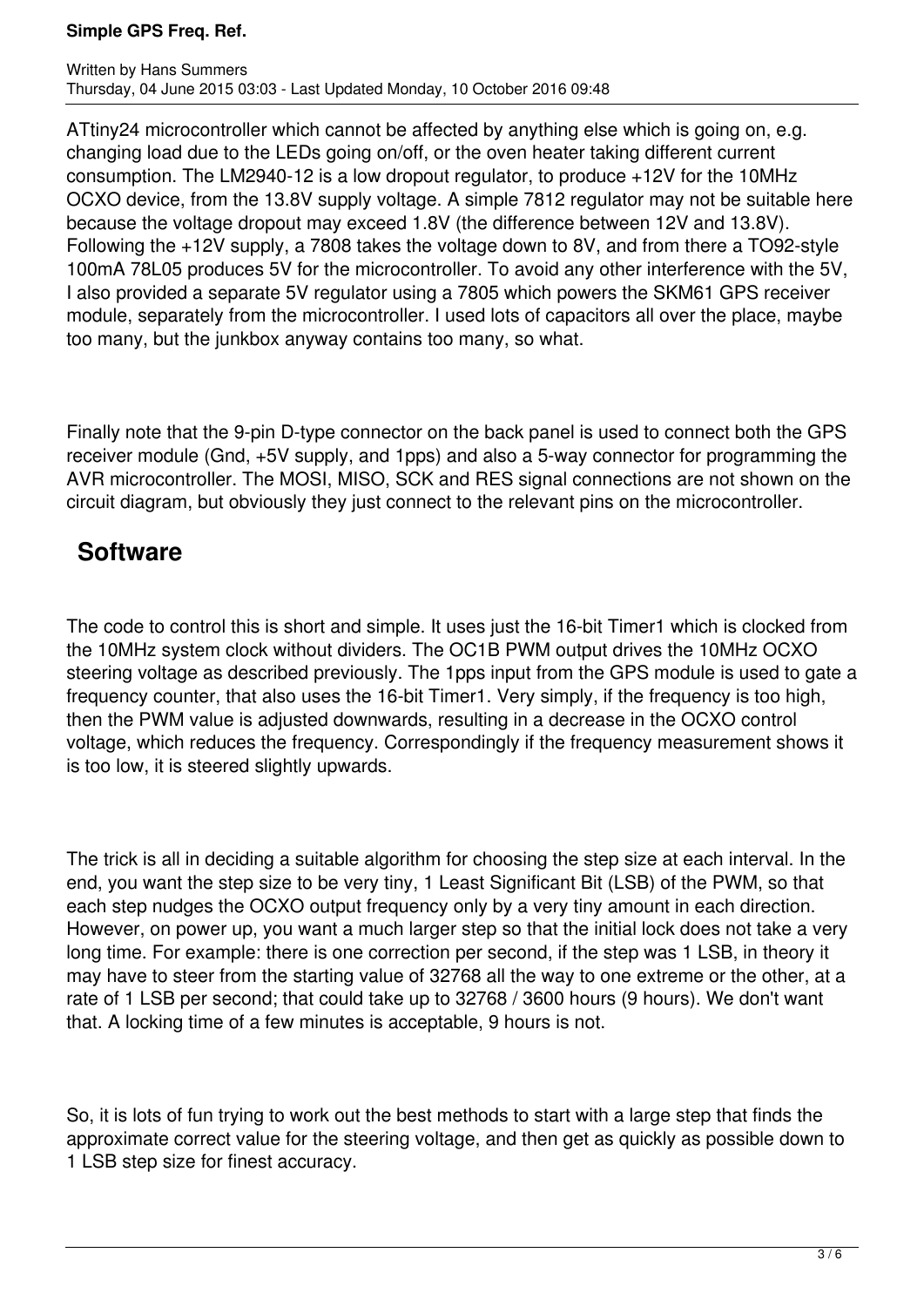The software also controls the LEDs. The "PPS" LED just flashes in sync with the incoming 1pps pulse (kind of a health-check of the GPS receiving system, like a heartbeat). The "DIR" (direction) LED is lit each time the correction is in an upwards direction, and switched off otherwise. The "LOCK" LED is lit when the step size is less than 10, which corresponds to a delivered output freuqency of something like 10MHz +/- 0.05Hz.

# **Construction photos**

The circuit is built onto two PCBs that are stacked one above the other, to fit in the small aluminium box for the project. Click the photos in the albums below for the larger size images.

{gallery}gpsref2/1{/gallery}

1. Taken during construction, this photo shows the processor PCB. This 80 x 37mm PCB is a spare, from another project. It has a socket for the ATtiny24 microcontroller and a small prototyping area on the right hand side, which is large enough to build the other parts of the circuit.

2. Here's the lower PCB (processor) installed in the box, with all connections wired. The black cable from near the blue capacitor (470uF) is a screened cable carrying the OCXO steering voltage to the OCXO.

3. A close-up showing the wiring to the 9-pin D connector.

4. A close-up showing the voltage regulator installations. The three TO220 voltage regulators and their smoothing/decoupling capacitors are bolted directly to the bottom of the aluminium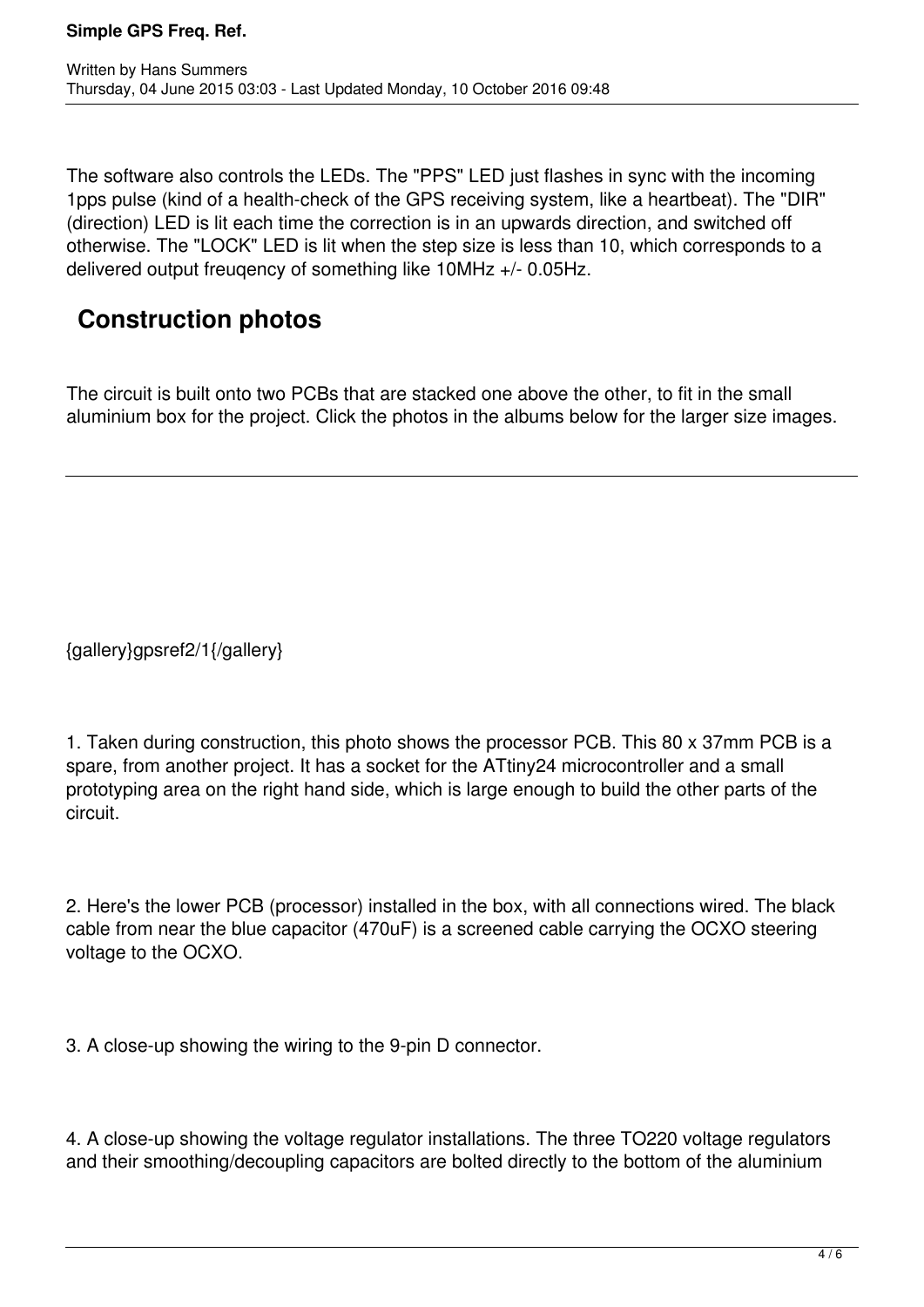case, acting as a heatsink. In practice the whole case, including the quite hot oven (OCXO) only gets very slightly warm. Most of the circuit consumes very low power except for the 10MHz OCXO, and this is powered only from the LM2940-12 regulator, which drops only 1.8V from the 13.8V supply. So the heat dissipation is really quite small.

{gallery}gpsref2/2{/gallery}

1. This photo shows the second PCB installed, bolted on top of the first one using 12mm nylon hex spacers. The second PCB is the same kind as the first one. Another leftover spare from a different project. I'm not using any of the traces on the PCB. It's just providing a suitable frame to fix the HCD71 OCXO on to. On the right you can see the **QRP Labs 30m LPF PCB.** I am feeding the 10MHz signal the wrong way through the filter, but that doesn't matter, it's symmetrical anyway and there aren't any PCB traces that it's connecting to.

2. Another photo showing the nice neat stacked construction of the two PCBs.

3. Here's the back of the box, showing 9-pin D connector, and a 2.1mm Power Connector for the 13.8V supply voltage input.

4. Finally, here's the operating unit, working nicely. I put it sitting on top of my Ultimate3S QRSS/WSPR Transmitter since anyway they are sharing the same GPS receiver module 1pps signal for their GPS disciplining action. On top of that, my [QRP power meter](u3kit) .

# **Spectrum Analyser results**